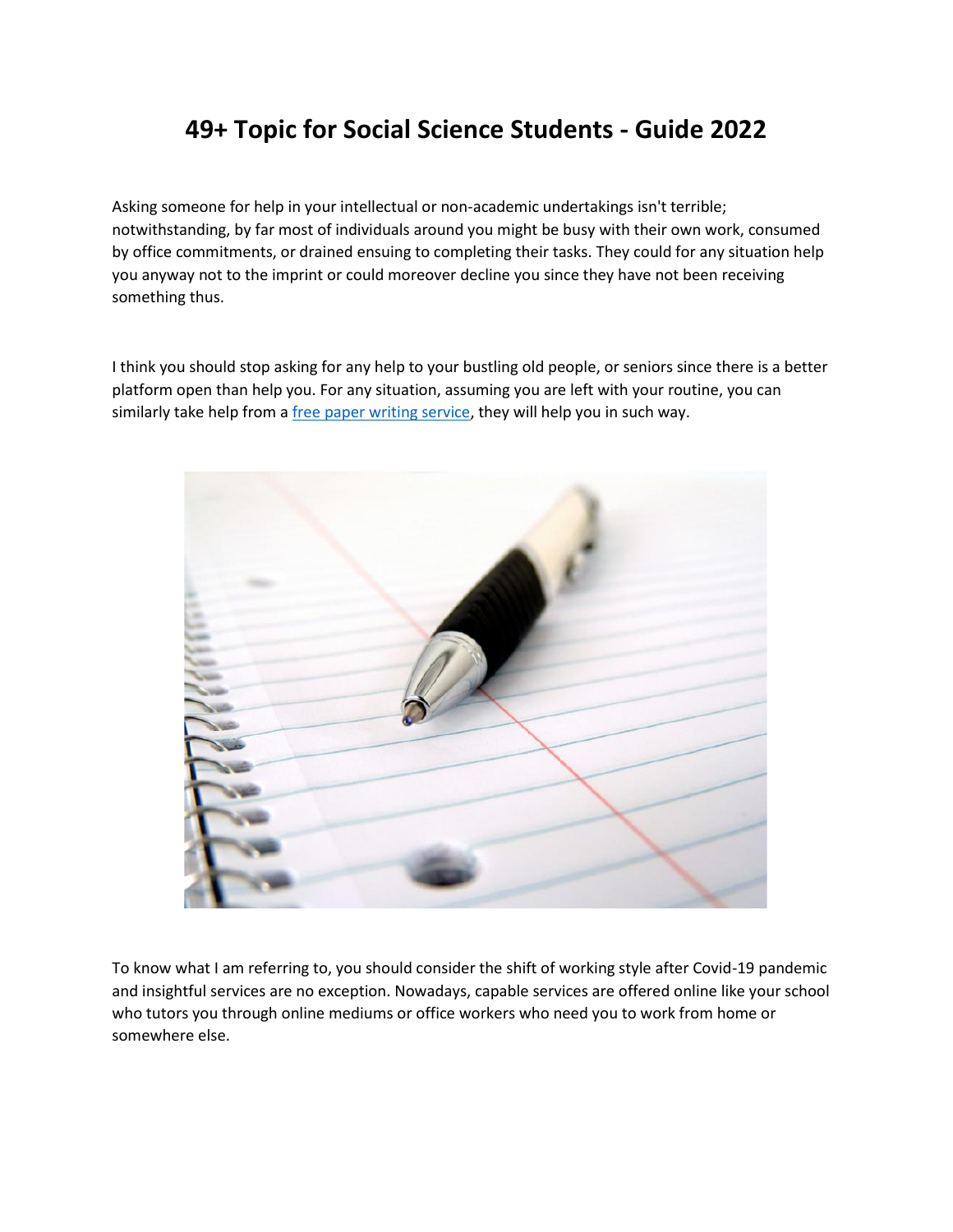Following a comparable system, you can search for help online paying little mind to searching it around your vicinity or real space. You can take advantage of an [online paper writing service](https://www.sharkpapers.com/) in solicitation to help you complete your task in a short period of time when appeared differently in relation to you struggling to finish it and satisfy the time constraint alone.

If you are stuck, you can doubtlessly pick these services as these are totally legal and don't dismiss any ethical viewpoint as it is straightforward heading or help you search for in tough spots or as required.

Technique to help these services include contacting the administration structures of these writing services' association and asking them to consign capable writers. You demand that they write my essay in this much time with required instructions, and you will finish your work as fast as 30 minutes in various cases.

Inspiration to advance toward the master [college essay writer](https://essayhours.com/) to help total your task is their noteworthy ability, dominance, quick response and movement, protection, and availability for every day of the week.

As individuals are gregarious and live in friendly requests and organizations, the supporters covered within the umbrella term 'social sciences' are basic considering the way that it will overall explain the way wherein individuals need to act while living in total society. Main subjects include brain research, political hypothesis, financial issues, and humanities.

These are the writers that I recall when I [pay someone to write my essay.](https://essayhours.com/) Other than these advantages, they are moderate and affordable, therefore you can without a doubt trade your time for cash with basically no qualms.

Here are more than 50 topics for human science students to consider while discussing or opting for their undertakings, essays, investigation, or articles. These topics can help social science students to glance through unequivocal pieces of any issue that disturbs individuals in the public field.

## **Topics for humanism students are:**

- 1. Aztecs' Architectural inheritance
- 2. How Cultural leeway reason issues in assimilation into a foreign culture
- 3. Contrasts in Agricultural practices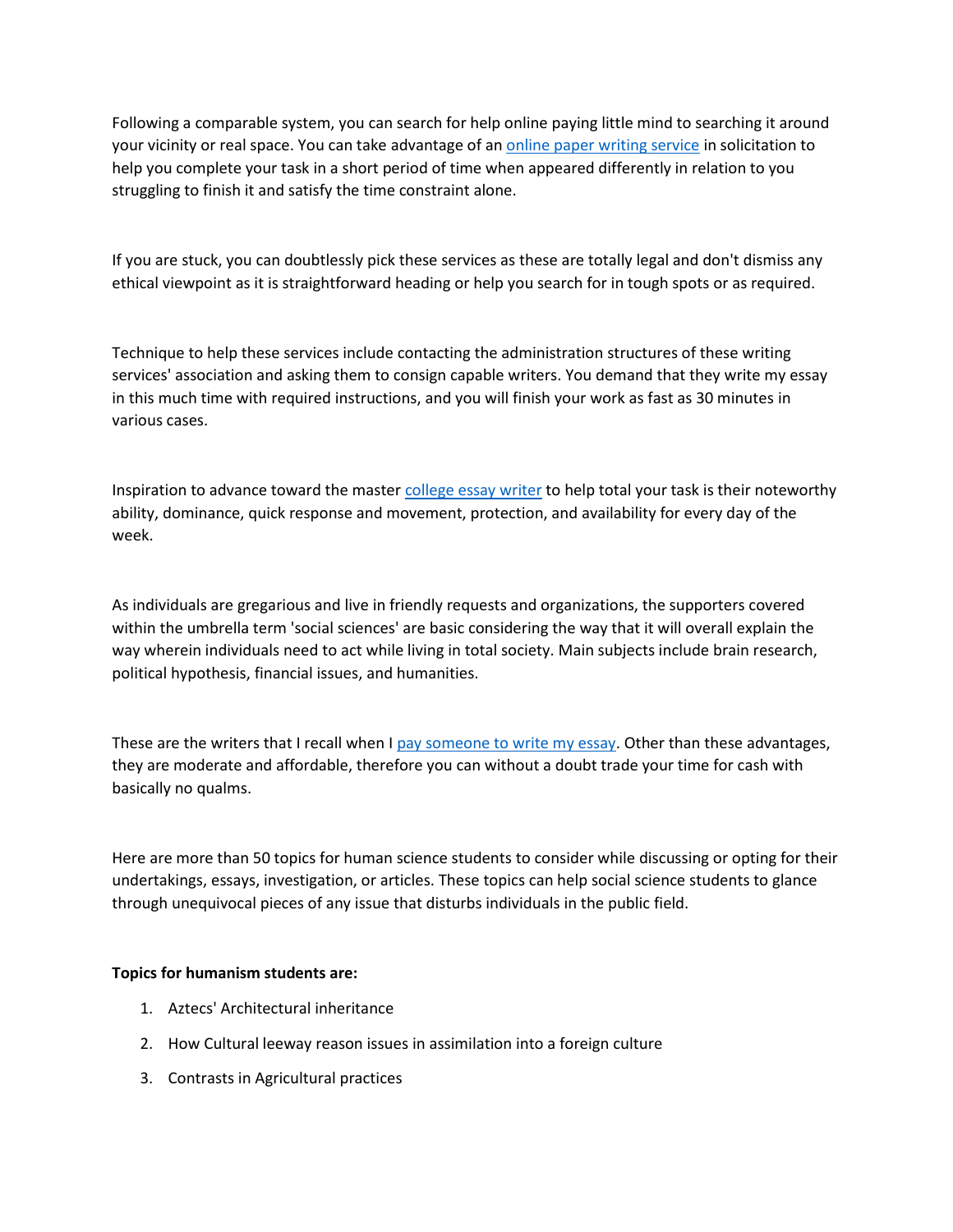- 4. Characteristics of sub-parties including nonconformists.
- 5. Improvement of gift exchange customs
- 6. Old Roman social orders and their innovation
- 7. Racial profiling in guideline enforcement associations
- 8. Entombment customs across East and West
- 9. The internet and social ethics
- 10. Schooling and its consequences for various countries
- 11. Urbanization and loss of social assortment
- 12. Wedding services: old and present day customs
- 13. Neediness and related convictions
- 14. Differing parenting styles
- 15. Portrayal of disabled individuals in expansive correspondences
- 16. Feminism and femicide
- 17. Afghanistan war: disappointments or accomplishment
- 18. Formation of normal freedoms affiliations
- 19. Network wellbeing and incitement guidelines
- 20. Progression of guidelines other than advancement of social orders
- 21. Fetichism and notice
- 22. Individual's genuine necessities and expansive interchanges creating misleading prerequisites
- 23. Sodomy guidelines
- 24. Required systems for restoration of war setbacks
- 25. Demand bargaining: Pros and Cons
- 26. The death penalty: infringement of the normal freedom to live
- 27. Online media and depriving certainty of youth
- 28. Anatomy and exercises of social moderate turns of events
- 29. American dream
- 30. Why ecological change campaign is questionable
- 31. Normal struggle and its impacts on the economy
- 32. Trade strategies that could be strong in Afghanistan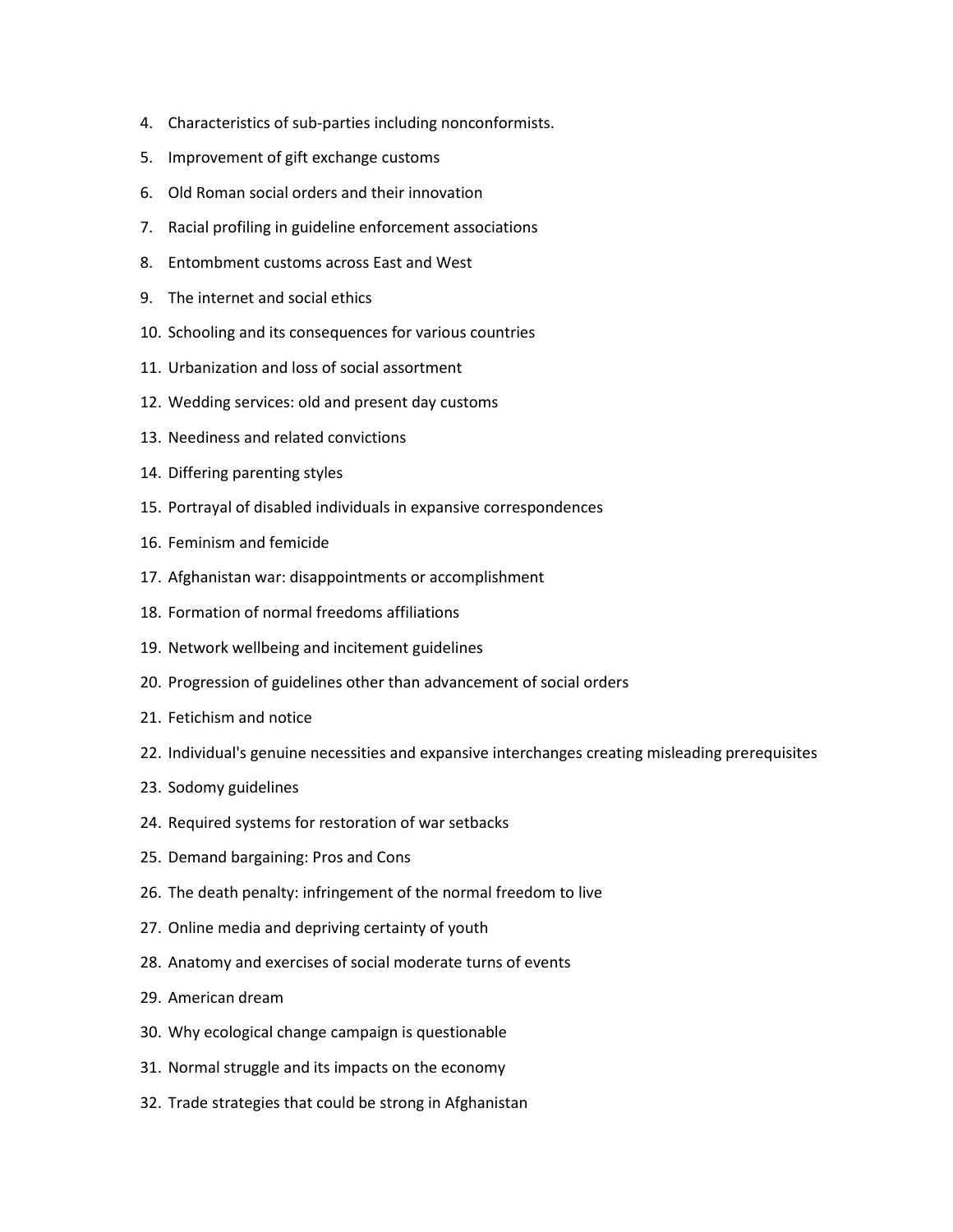- 33. Guideline for reducing contamination
- 34. Legitimization of capital punishment
- 35. Are electric vehicles by Tesla will displace customary automobiles
- 36. Indictment and arraignment of American youth
- 37. Vital insusceptibility
- 38. How NAFTA affects the corn creation in Mexico
- 39. How tourism propels through the last numerous years
- 40. Financial arrangements and trade protectionism
- 41. Change of oil based goods to sustainable energy resources
- 42. Weight and required measures
- 43. Origin of Indo-European tongues
- 44. How early individuals dominated the utilization of fire
- 45. Link among innovation and legalism
- 46. How religion accepts the piece of association force in the public field
- 47. Buddhism and Islam: completely investigate
- 48. Myths and sensible information
- 49. Subjectivity towards direction occupations
- 50. Libertarian social orders versus family headway
- 51. Matriarchy versus Patriarchy
- 52. Need to redefine the social positions and characters of men as well as women
- 53. Online media and intensification of battles
- 54. Occupation of Black money and working class criminals
- 55. Forensic brain exploration and schizophrenia
- 56. Obsolete relics and social orders
- 57. Meaning of considering mental issues
- 58. How the internet could be made safer?
- 59. Current innovation and deteriorating moral principles
- 60. How multinational associations should be troubled?
- 61. Meaning of early ID of lead issues